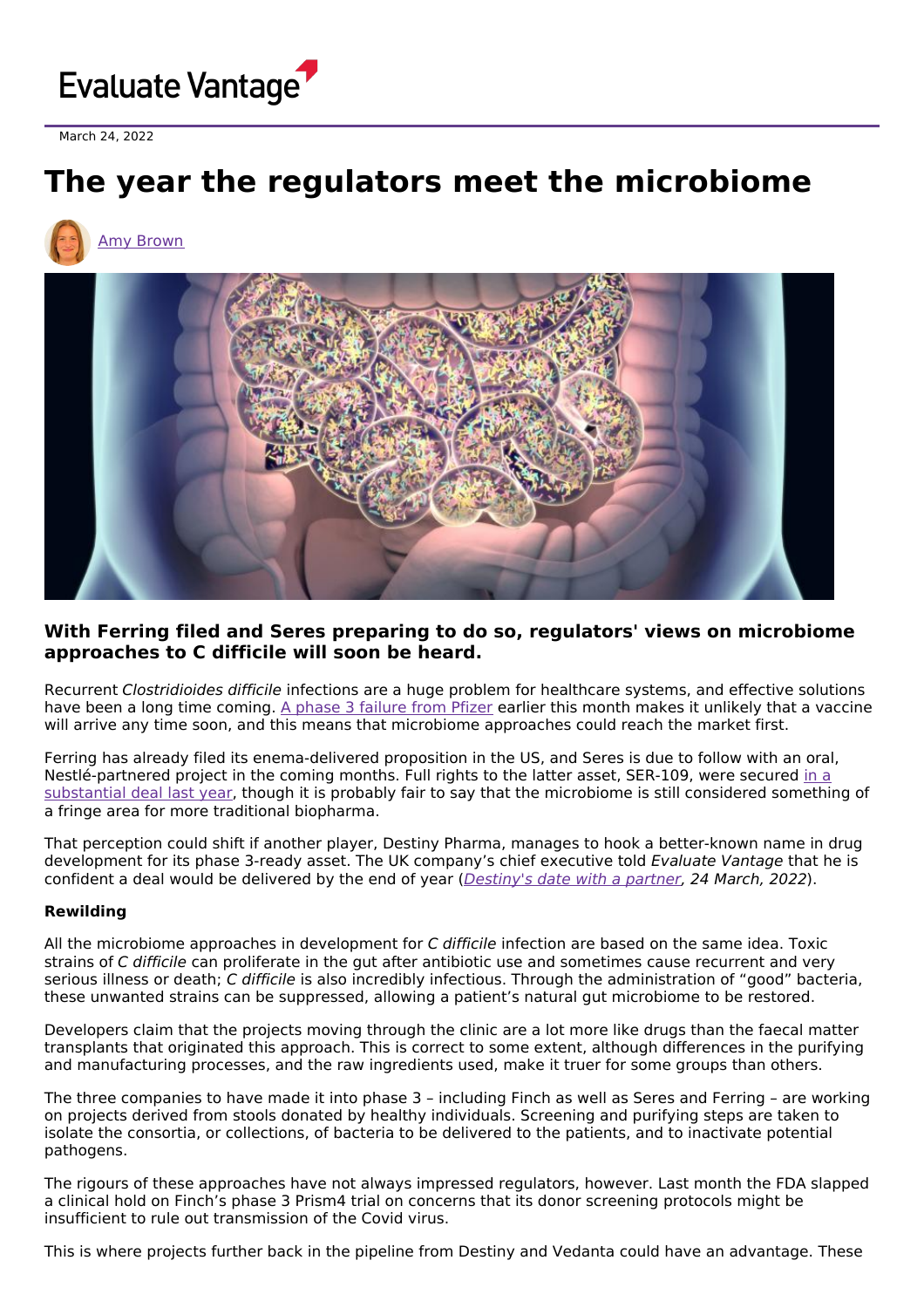contain defined microbial species from clonally isolated bacteria, rather than from donors. While Vedanta's VE303 contains eight types, Destiny is relying on just one bacterial strain.

These simpler approaches might be more appealing to regulators, if only from a safety perspective. Production costs should also be lower. But neither of these projects have yet entered phase 3, and it will be the consortia products from Seres and Ferring that regulators, specifically the FDA, will evaluate first.

#### **Up first**

The FDA is already reviewing Ferring's RBX2660, but the exact status of the submission is unclear. The private Swiss group told Vantage that it "acknowledges the submission of a BLA" but would not give any updates on the filing's timing or status.

The project, comprising mixed bacterial consortia, was originated by Rebiotix, a US biotech that Ferring bought in 2018. A large [open-label](https://clinicaltrials.gov/ct2/show/NCT03931941) study is still ongoing.

Seres is waiting for results from its own open-label trial, which are needed to complete the required safety database for a filing of SER-109. The company expects its single phase 3 trial to provide sufficient evidence of efficacy. SER-109 contains live, purified spores produced by Firmicutes, a naturally occurring "good" bacteria.

With phase 3 data only available on these two projects, it is hard to know whether different bacterial compositions will make a big difference on efficacy. So far, SER-109 seems to have the edge, although important differences in trial design make direct comparisons imperfect.

For example, the Ecospor 3 trial of SER-109 selected for a highly refractory population, with patients having suffered at least three recurrent C difficile infections in the previous 12 months, while almost half had four. In the Punch CD3 study of RBX2660, subjects only needed one or two recurrences.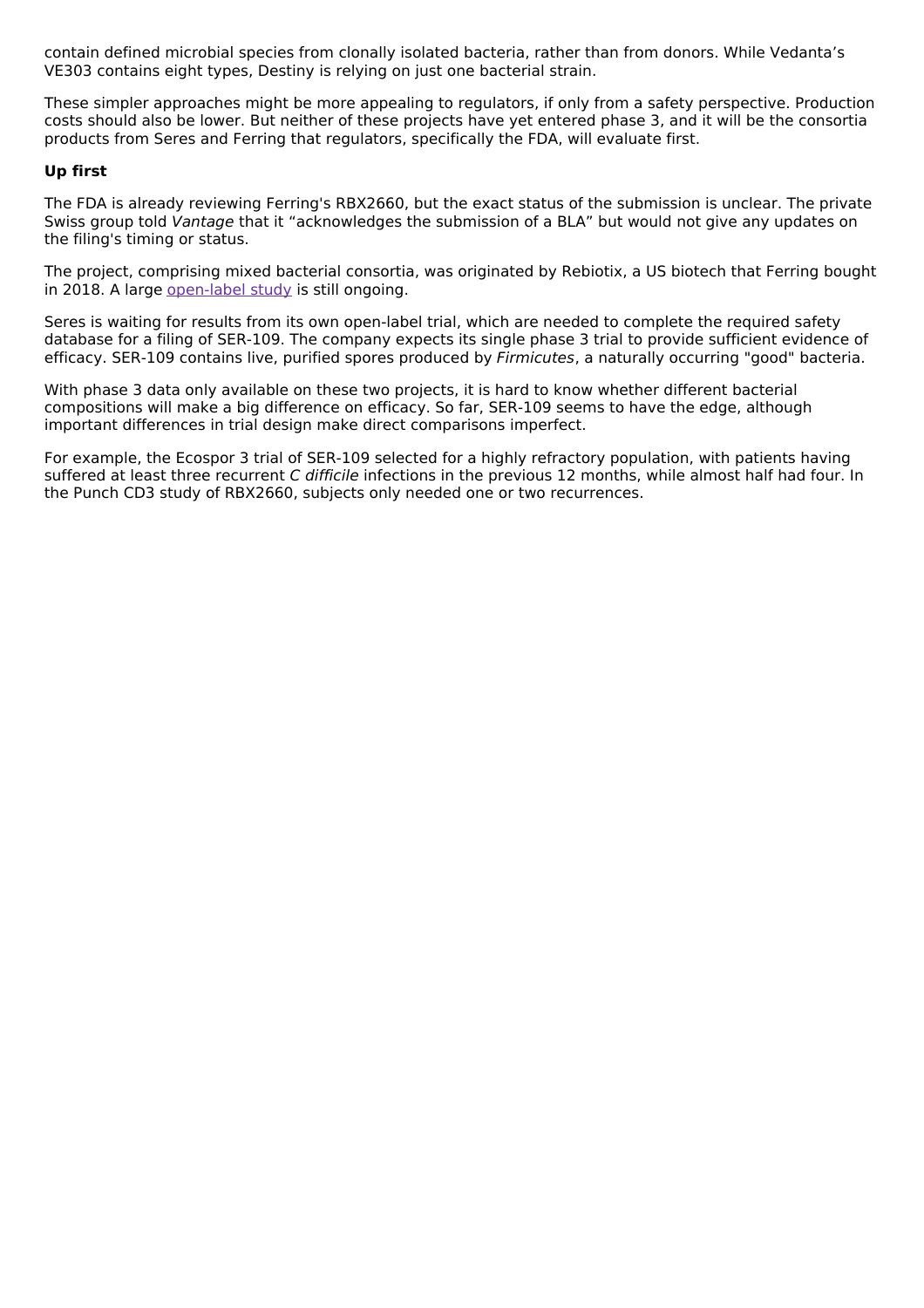| Stacking up the microbiome approaches to recurrent C difficile infection (CDI) |                          |                                                                                                    |                                                                 |                                                                                                        |                                                             |                                                                    |
|--------------------------------------------------------------------------------|--------------------------|----------------------------------------------------------------------------------------------------|-----------------------------------------------------------------|--------------------------------------------------------------------------------------------------------|-------------------------------------------------------------|--------------------------------------------------------------------|
| <b>Project</b>                                                                 | <b>Company</b>           | <b>Details</b>                                                                                     | <b>Status</b>                                                   | <b>Trial (setting)</b>                                                                                 | <b>Reduction in</b><br>risk of<br>reinfection<br>vs control | $%$ of<br>patients<br>with clin<br>response<br>(no CDI)<br>at 8wk* |
| <b>SER-109</b>                                                                 | Nestlé/Seres             | Oral capsule; 4x<br>daily for 3 days;<br>purified Firmicutes<br>spores; healthy<br>donors          | <b>BLA</b><br>planned for<br>mid-2022                           | Ecospor 3 ( $\geq$ 3 CDI<br>episodes within<br>$12 \text{ mo}$                                         | Risk ratio $=$<br>$0.32$ ( $p < 0.001$ )                    | 88% vs<br>60%                                                      |
| <b>RBX2660</b>                                                                 | Ferring (ex<br>Rebiotix) | Enema; one-time<br>dose; consortia<br>product; healthy<br>donors                                   | BLA filed,<br>status<br>unclear                                 | Punch CD3 (at<br>least one<br>recurrence after a<br>primary episode)                                   | Risk ratio $=$<br>0.71                                      | 70% vs<br>58%                                                      |
| CP101                                                                          | Finch                    | Oral capsule; one-<br>time dose;<br>consortia product<br>(intact<br>microbiome);<br>healthy donors | Prism4 on<br>clinical<br>hold;<br>Prism3<br>(ph2)<br>reported   | Prism4 ( $\geq$ 3<br>episodes of CDI,<br>with 2 within<br>previous 6 mo);<br>Prism3 (recurrent<br>CDI) | Risk ratio $=$<br>$0.79$ ( $p < 0.05$ )                     | 75% vs<br>62%                                                      |
| <b>VE303</b>                                                                   | Vedanta                  | Oral; ph3 dose<br>unconfirmed; 8<br>bacterial clonal<br>strains                                    | Ph3 to start<br>in 2022                                         | Consortium (ph2)<br>(post second<br>recurrence)                                                        | Odds ratio for<br>high dose $=$<br>0.19                     | 86% vs<br>55% (high<br>dose)                                       |
| NTCD-<br>M <sub>3</sub>                                                        | Destiny<br>Pharma        | Oral, high dose to<br>enter ph3; one<br>bacterial clonal<br>strain                                 | Preparing<br>for ph3, in<br>talks with<br>licensing<br>partners | NCT01259726<br>(post first<br>recurrence)                                                              | Odds ratio $=$<br>$0.28$ ( $p=0.006$ )                      | 89% vs<br>70%                                                      |
| <b>RBX7455</b>                                                                 | Ferring (ex<br>Rebiotix) | Oral; ph3 dose<br>unconfirmed;<br>consortia product,<br>healthy donors                             | Ph3 stalled,<br>details<br>undisclosed                          |                                                                                                        |                                                             |                                                                    |

\*Percentages are drug vs placebo. Source: Evaluate Pharma, company statements, publications & clinicaltrials.gov.

The highly refractory setting that Seres targeted is a smaller commercial opportunity than first recurrence – it has orphan drug status – but given the mortality and morbidity burden it is considered a very high need. This could shift the risk/benefit calculations for regulators.

Interestingly, however, SER-109's open-label trial does include some individuals with a first recurrence. It would be a big win for Seres and Nestlé if a broad label for recurrent C difficile, encompassing earlier-stage patients, were granted.

The fact that Ferring's '2660 is delivered via enema is likely to be a major commercial disadvantage, of course, and in a further blow for the company a follow-on oral project is stalled. An "unexpected issue" with third-party supplies has delayed the start of the project's pivotal Restore 3 trial, Ferring told Vantage, with the company denying that poor safety or efficacy were at the root of the problem.

### **Coming behind**

Finch should be next to yield pivotal data, with Prism4 due to read out in the first half of next year. With the clinical hold still in place, however, this timeline looks certain to slip.

The private group Vedanta has pledged to move its candidate into pivotal testing by the end of the year. However, only a high dose succeeded in phase 2, where patients had to take 10 capsules a day for 14 days, clearly a big burden. No details have emerged of the phase 3 trial yet so perhaps the dosing schedule has been improved. The group has secured up to \$77m in Barda funding to bring VE303 to market.